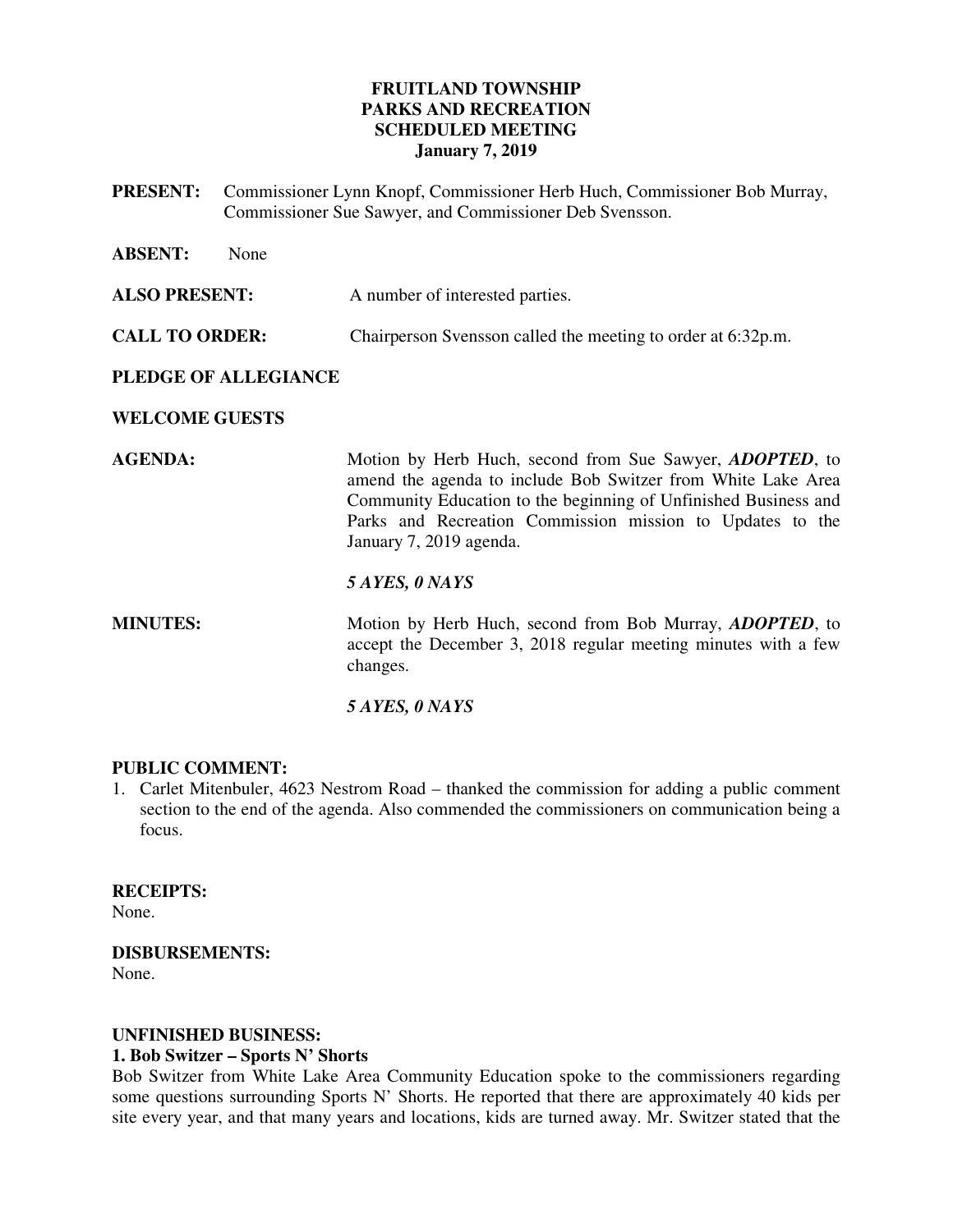#### **PARKS AND RECREATION COMMISSION** January 7, 2019 **Page 2 of 4**

\$3,000 requested is not a lot of money, as it goes back to the program and the people in our township. The commissioners agreed to ask for \$3,000 in the next budget year.

#### **2. Information/update on projects**

Commissioner Murray reported on the soccer nets that are existing at the park. He stated that they aren't code compliant, and that he found three different websites with the same nets and clips needed at different prices. He stated that the most reasonable price he found for two nets and clips for both nets totaled \$344.00, well under budget.

> Motion by Herb Huch, second from Sue Sawyer, *ADOPTED*, to purchase the soccer nets and clips in the amount of \$344.00.

#### *5 AYES, 0 NAYS*

Commissioner Murray also reported on the steps at Nestrom Road Park. He stated that many things are wrong and not compliant with the steps. He also added that he is willing to do the work on the steps so that the Commission is able to keep the costs down. Commissioner Huch agreed to give him a hand with the project as well. During the discussions, the commissioners realized there isn't enough in the budget for the quote given to the Commission by Lowe's.

> Motion by Bob Murray, second from Sue Sawyer, *ADOPTED*, to request a budget amendment for a maximum of \$1,200.00 for stair repair.

#### *5 AYES, 0 NAYS*

Commissioner Murray also shared information regarding playgrounds. The quotes for playground equipment ranged from \$93,000 to \$125,000. Chairperson Svensson stated that she would request for the \$30,000 from the Township Board be moved over for the next fiscal year.

Commissioner Sawyer gave an update regarding the baseball field. She is going to get in contact with Jeremy Loyselle of the North Muskegon Youth Baseball Club, the individual former Commissioner Maribeth Picard had been in contact with regarding working on and using the Township's baseball field. She also plans to contact an individual from White Lake.

Commissioner Knopf reported that she will be attending a DNR Grant Workshop on January  $17<sup>th</sup>$  and invited other commissioners to join her. She also added that some things need to be worked on regarding the Master Plan and missing items needed by the DNR by February  $1<sup>st</sup>$ .

Commissioner Knopf also reported on the tennis courts, adding that the best option is replacement. She said that the total to remove and replace the courts is \$85,000.

#### **3. Budget guidelines**

Chairperson Svensson reminded the commissioners that the new budget year begins April  $1<sup>st</sup>$ . She added that a rough outline of the budget needs to be to Supervisor Jeske in February, and a budget presentation will take place at the Township Board work session the second Monday of March.

Chairperson Svensson stated that she would like to propose an increase to postage, as she would also like to propose a quarterly newsletter to send to residents. Commissioner Huch agreed that the newsletter is a wonderful idea. Chairperson Svensson also mentioned possibly sending another survey to the residents as well.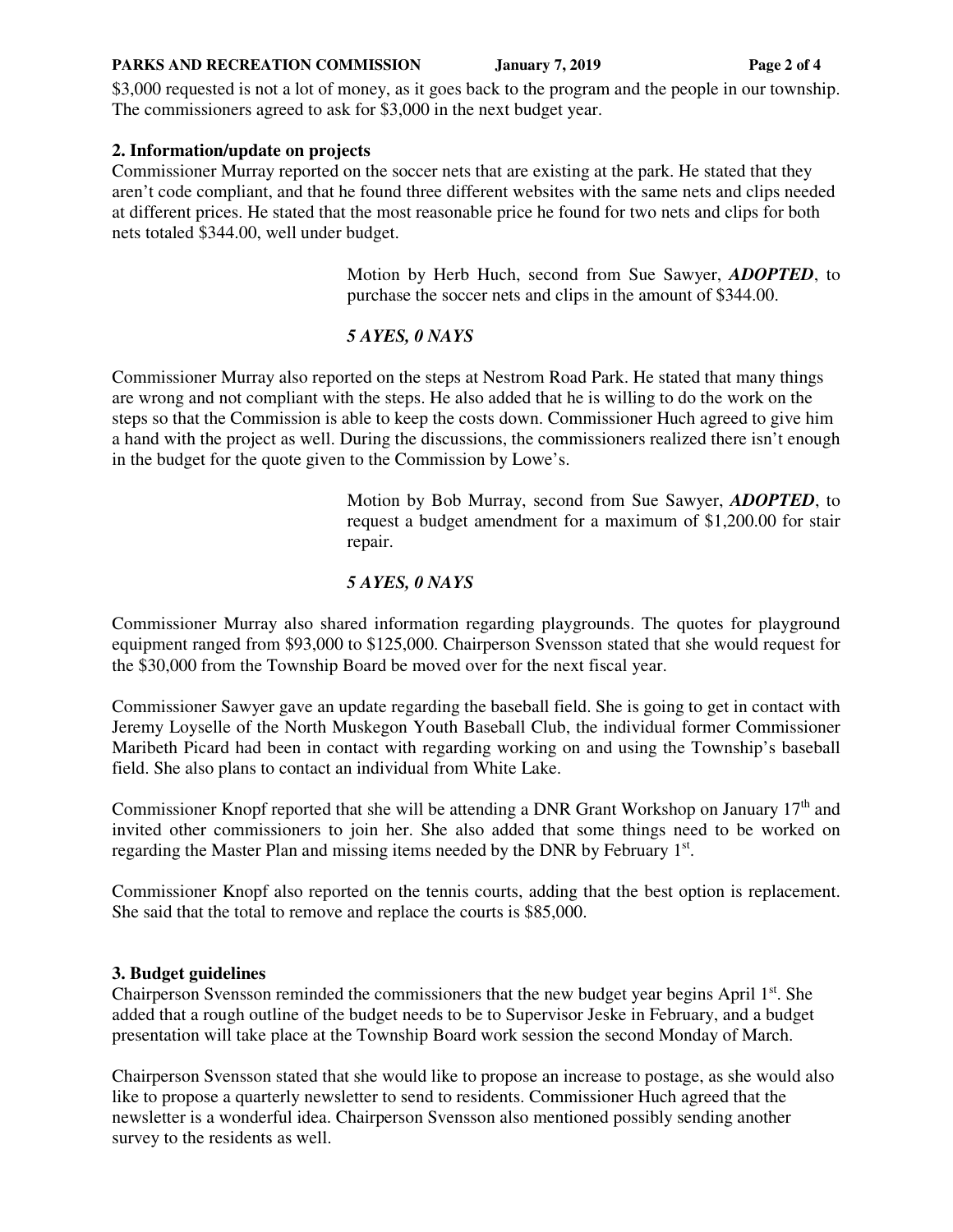#### **PARKS AND RECREATION COMMISSION** January 7, 2019 **Page 3 of 4**

Chairperson Svensson also added that TruGreen will be implementing a 3% increase in the new fiscal year. She also added that amount requested in the budget for Sports N' Shorts should be \$3,000. For printing and publishing, Chairperson Svensson stated that she may want that increased to print the newsletters to send out quarterly. Commissioner Knopf mentioned park signage and getting them completed before the new fiscal year. The trail benches are going to be put on hold until the Natural Resource Survey is completed.

The commissioners discussed the South pavilion, and whether or not it should be rented as well as the North pavilion. They are going to look at adding this as a possibility for the new fiscal year. Chairperson Svensson and Commissioner Sawyer are going to look into what it will take to bring water to the South pavilion.

Chairperson Svensson requested that the commissioners come to the February meeting with additional thoughts and ideas for the new fiscal year budget.

# **4. Commissioner communication between meetings**

Chairperson Svensson stated that the intent of the Open Meetings Act is to make sure there is no business being done behind closed doors. There were questions as to whether or not individuals can call or Skype into meetings. Chairperson Svensson passed on information to the other commissioners that Supervisor Jeske stated it is permissible to Skype or call into a meeting. Chairperson Svensson is going to send the commissioners an email regarding the upcoming work session.

# **5. Communication with the Maintenance Supervisor**

Chairperson Svensson mentioned that the commissioners are able to talk to Maintenance Supervisor Steve Brock, but they are not allowed to ask him to do anything. Any direction on projects has to be requested to his supervisor, Supervisor Jeske, and she will give him direction.

# **6. Communication with residents**

This item was covered during budget discussions.

# **7. Parks survey and Forest Inventory and Health Assessment Report**

Chairperson Svensson reported that she is still unsure as to whether the commission is responsible for the natural resource management of the Township, and also added that she is unsure what the Commission is supposed to do with the information received with the survey is completed. After much discussion, Chairperson Svensson signed the contract with Shawna Meyer.

# **8. Meeting times**

The commission agreed to keep meeting times as they are.

# **UPDATES:**

# **1. Bleachers**

Commissioner Murray stated that the bleachers at Nestrom Road Park at not compliant because anything with three or more rows is required to have side rails and a back rail. He added that replacing the bleachers would cost around \$3,200-\$3,800.

# **2. Ongoing contracts**

This item was discussed during budget discussions.

# **3. Parks and Recreation Mission**

After discussing this with the other commissioners, Chairperson Svensson stated that she would speak with Supervisor Jeske about the Commission's mission.